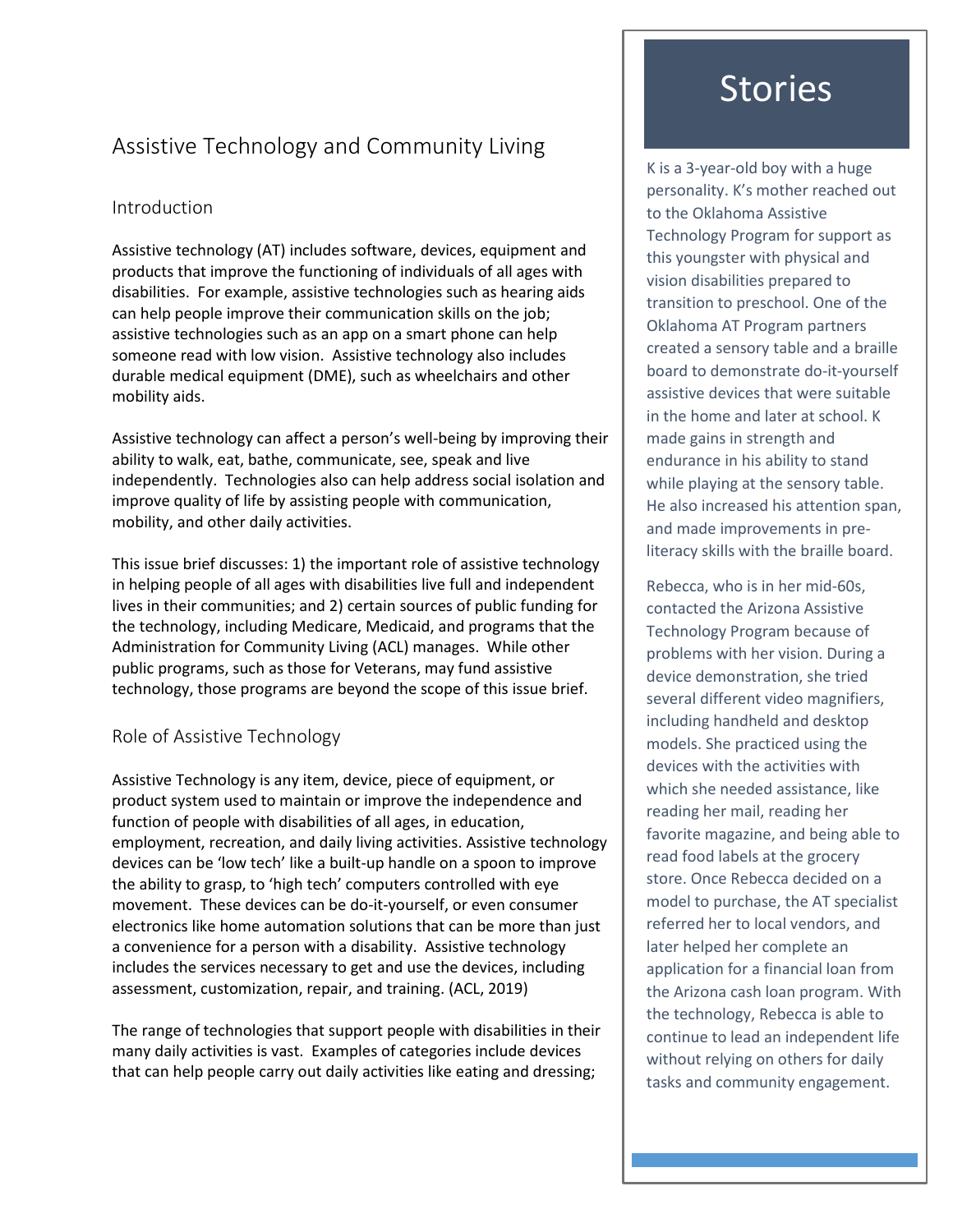hearing, vision, and mobility aids; and computers, home or office environments, and vehicles that are accessible (Santana et al., 2016).

Following are some examples from a National Academy of Science, Engineering and Medicine report (2017) about how assistive technology can assist people, and considerations about person-centered approaches to providing assistive technology:

- Wheeled and seated mobility devices can improve an individual's function, help them be independent, integrate into their communities, achieve and maintain independence, and improve quality of life. The process for choosing a device requires understanding an individual's needs throughout the day; their cognition, function, and activities; condition progression; and environment. These devices must be fit to the user, and the user must have training on how to use their devices. Such personalized approaches to training and adaptation can affect the individual's experience and prevent abandonment of the device.
- Hearing aids improve audibility and customizing them to users' needs is important. Researchers document greater satisfaction with hearing aids when they are fitted to the user.
- A literature review reveals that the most common application of intelligent assistive technology in dementia care is supporting older adults with daily activities, like eating, bathing, and dressing. Monitoring is the second most common application, with safety being an important feature.
- Word processing-based assistive technology interventions had a large positive effect on writing error rates for people with learning disabilities. Text-to-speech systems and smart pens had positive effects on reading comprehension.

#### Public Sources of Funding

The public sources of funding for older adults and people with disabilities include *Medicare Part B*, which covers up to 80 percent of the cost of assistive technology for the program's beneficiaries. The technology must meet Medicare's definition of "durable medical equipment," which comprises devices that are "primarily and customarily used to serve a medical purpose, and generally are not useful to a person in the absence of illness or injury." Original Medicare covers DME when a doctor or other treating practitioner prescribes it for use in the home. The equipment must be medically necessary, that is, needed to diagnose or treat an illness, injury, condition, disease, or its symptoms. The equipment must meet accepted standards of medicine. In addition to mobility devices, Medicare Part B covers prosthetic devices (like cardiac pacemakers, enteral nutrition pumps, and prosthetic lenses), orthotic items (like leg, neck, and back braces) and prostheses (like artificial legs, arms, and eyes), as well as speech-generating devices.

Medicare Advantage plans gained new flexibility to address social determinants of health from passage of the Bipartisan Budget Act of 2018. The Act allows Medicare Advantage plans starting in 2020 to offer "non-primarily health related" supplemental benefits, such as meals, transportation, and home modifications to chronically ill enrollees to address gaps in care, and improve health outcomes for this population. So, these plans may choose to cover DME that Original Medicare Part B does not.

*Medicaid* serves those with limited incomes and few assets. It covers a wider variety of durable medical supplies than Medicare. For example, Medicaid covers hearing aids and doesn't have as strict limitations concerning the number of supplies and use duration that Medicare does. Medicaid tends to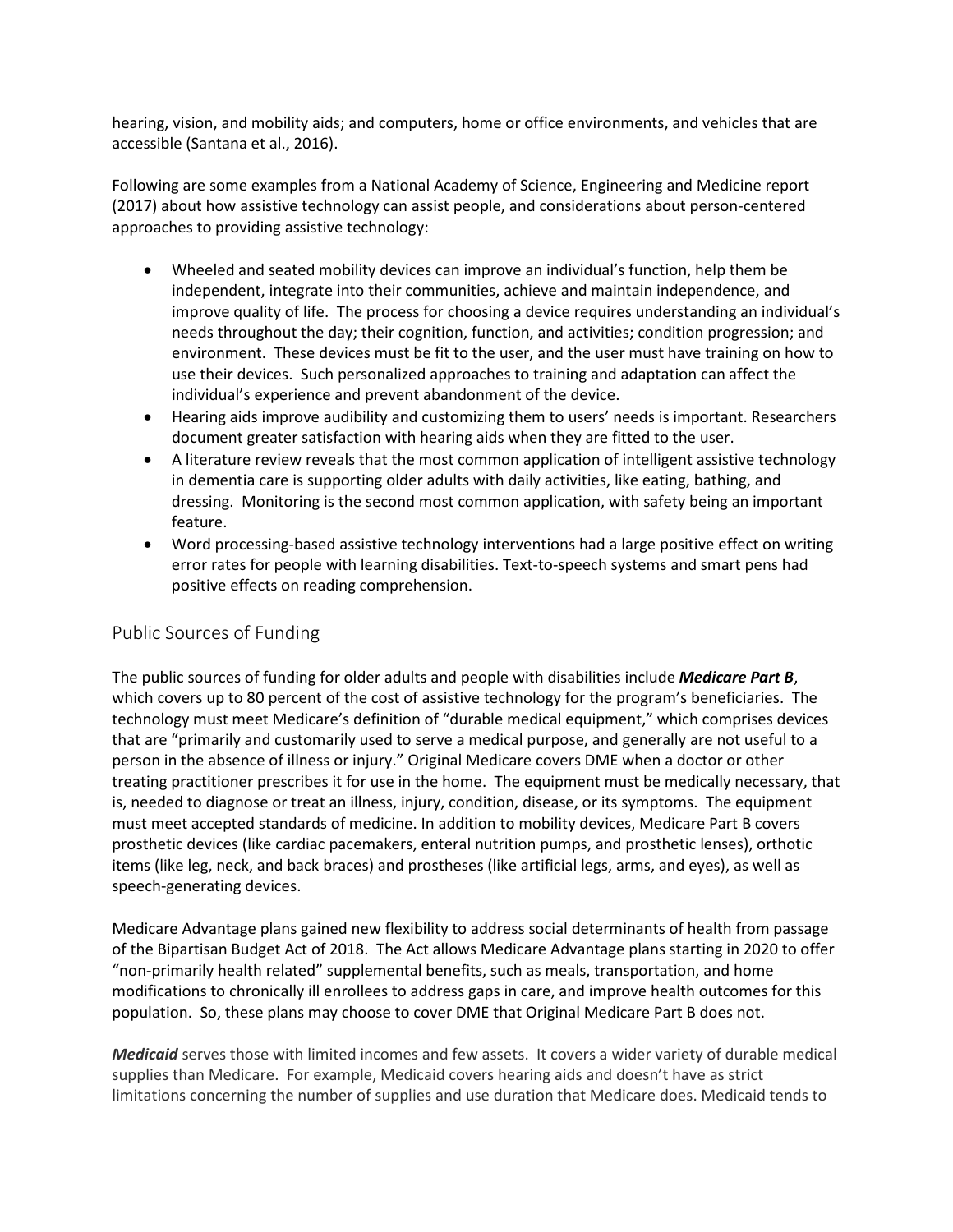cover a larger portion of expenses, and often it covers all associated expenses for qualifying medical supplies. Many states cover assistive technology to support the functioning and independence of Medicaid beneficiaries with disabilities through Medicaid Home and Community Based Services programs, Medicaid Managed Care, or Money Follows the Person programs.

### ACL's Assistive Technology Programs

ACL's two assistive technology programs are: 1) the *State Grant for Assistive Technology Program* and 2) the *Protection and Advocacy for Assistive Technology (PAAT) Program.* The first program supports state efforts to improve access to and acquisition of assistive technology for individuals with disabilities of all ages through comprehensive, statewide programs that are responsive to consumers. Each state, the District of Columbia, Puerto Rico, and outlying area receives an annual award and must create a state plan for the program. The State Assistive Technology Programs carry out activities that promote the ability of people with disabilities to know about, have access to, and ultimately be better able to obtain assistive technology. The Assistive Technology Act, which funds the State Grant for Assistive Technology program authorizes four state-level activities:

- a. *Assistive Technology Demonstration* activities provide opportunities for people to become familiar with specific types of technology by comparing devices through hands-on exploration that a knowledgeable professional guides.
- b. *Assistive Technology Device Loan* activities allow individuals to borrow a device for a limited time to try it out and determine if it will meet their needs before a purchase.
- c. *Assistive Technology Reutilization* activities support the reuse of assistive technology that the original owner no longer needs or uses, and that a new owner can acquire at substantial cost savings.
- d. *Assistive Technology State Financing* activities support the purchase or acquisition of technology, through financial loans or other initiatives that directly provide assistive technology to consumers at no cost, using dollars from non-Assistive Technology Act sources to save consumers money when purchasing the technology. States may not directly pay for devices and associated services.

ACL's Assistive Technology Act Technical Assistance & Training (AT<sup>3</sup>) Center assists grantees of the State Assistive Technology Programs. The Center: (1) supports quality implementation of state activities, and (2) develops and maintains a national assistive technology website. The Center provides information and support for the following activities: state financing, technology reuse, short-term device loan, device demonstrations, training, technical assistance, public awareness and information and assistance, and collaborations that improve access to and acquisition of assistive technology.

The second program - *Protection and Advocacy for Assistive Technology (PAAT)* supports 57 formula grants for protection and advocacy (P&A) systems, which provide information, advocacy, representation, training, technical assistance, and general guidance to increase access to and provision of assistive technology devices and services. The emphasis is on consumer advocacy and capacitybuilding through existing protection and advocacy agencies in the states. Existing P&A agencies are authorized under various federal statutes to provide legal representation and related advocacy services, and to investigate abuse and neglect of individuals with disabilities in various settings. The P&A system is the nation's largest provider of legally-based advocacy services for persons with disabilities.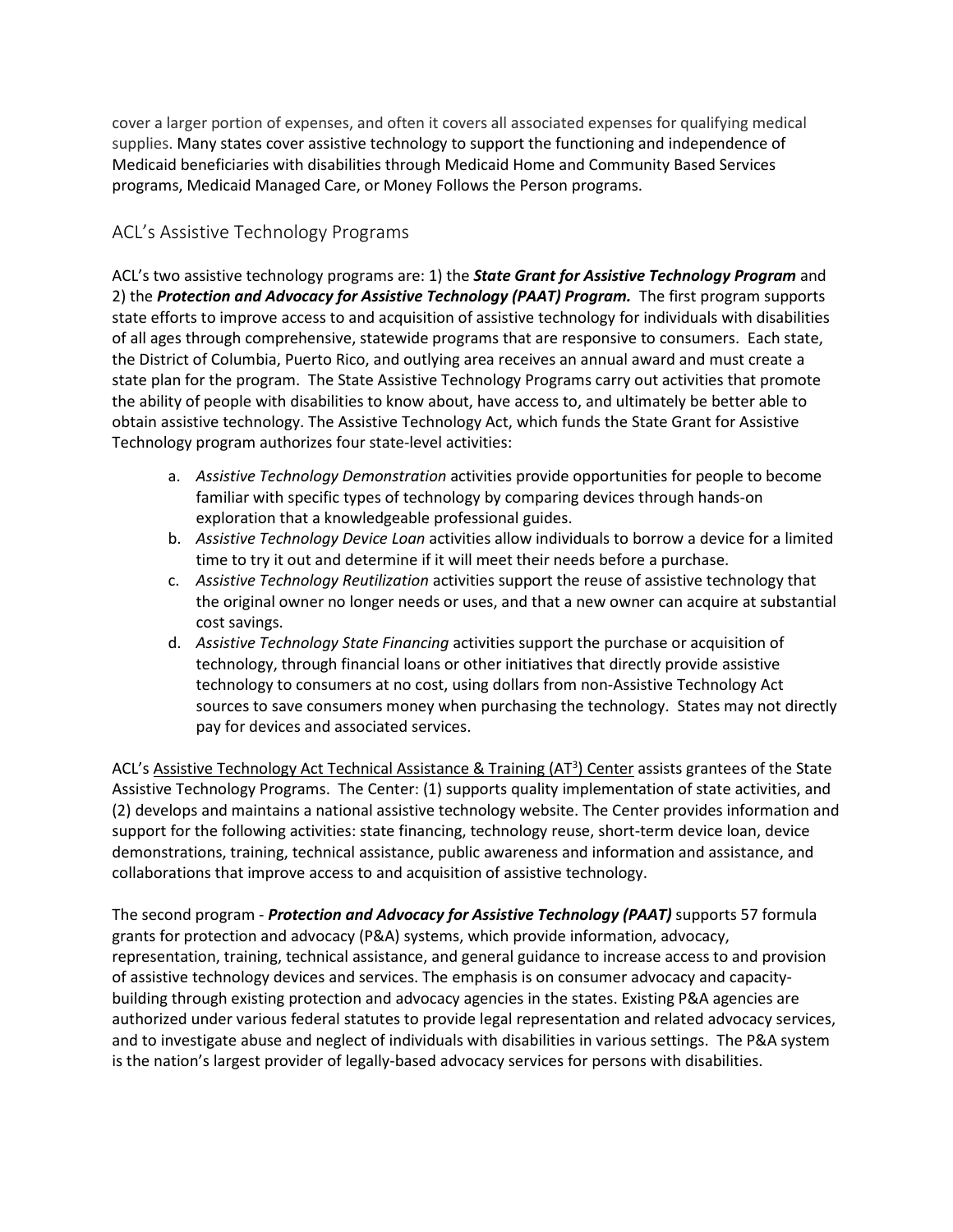The National Disability Rights Network (NDRN) provides technical assistance to PAAT grantees. The Network supports its P&A agency members through the provision of training and technical assistance, legal support, and legislative advocacy.

Data on ACL Assistive Technology Programs

Federal law requires ACL's *State Grant for Assistive Technology Program* grantees to report data on their activities and provide annual progress reports to ACL. To assist in data collection, ACL funds a [Center for AT Act Data Assistance](https://catada.info/) (CATADA), which provides technical assistance and support to state programs as they report their data. The website provides annual data on grantees' major program activities for fiscal year 2008 through the present. The following data from states that reported them indicate the efficacy of ACL's Assistive Technology programs in Fiscal Year 2018.

- State *Device Demonstration Programs* provided about 38,709 demonstrations, which 72,559 individuals attended. Ninety-nine percent were highly satisfied or satisfied with the demonstrations.
- State *Device Loan Programs* loaned 49,721 devices and 99 percent of people were highly satisfied or satisfied with the device loans.
- State *Device Reutilization Programs* exchanged 2,141 devices, realizing a savings of \$1,411,324 for consumers. The programs refurbished 68,532 devices and saved consumers \$26,664,449. One hundred percent of participants were highly satisfied or satisfied with their exchanged or refurbished devices. The graph below shows cumulative consumer savings through device reutilization programs over an 11-year period from 2008-2018.



Source: CATADA data, 2008-2018 for all programs reporting data

- State *Financing Programs (SFA)* enabled 908 borrowers to obtain financial loans totaling \$7,867,423 to buy 933 devices in FY 2018. In addition, 3,359 individuals acquired 4,859 devices valued at \$3,722,993 from other state financing programs that directly provide AT using external funding sources. Finally, 2,190 recipients acquired 2,333 AT devices with a savings of \$712,610 from other state financing activities, such as cooperative buying programs.
- State *Training and Information Activities* involved training 107,658 people and providing information and assistance to 221,175 individuals.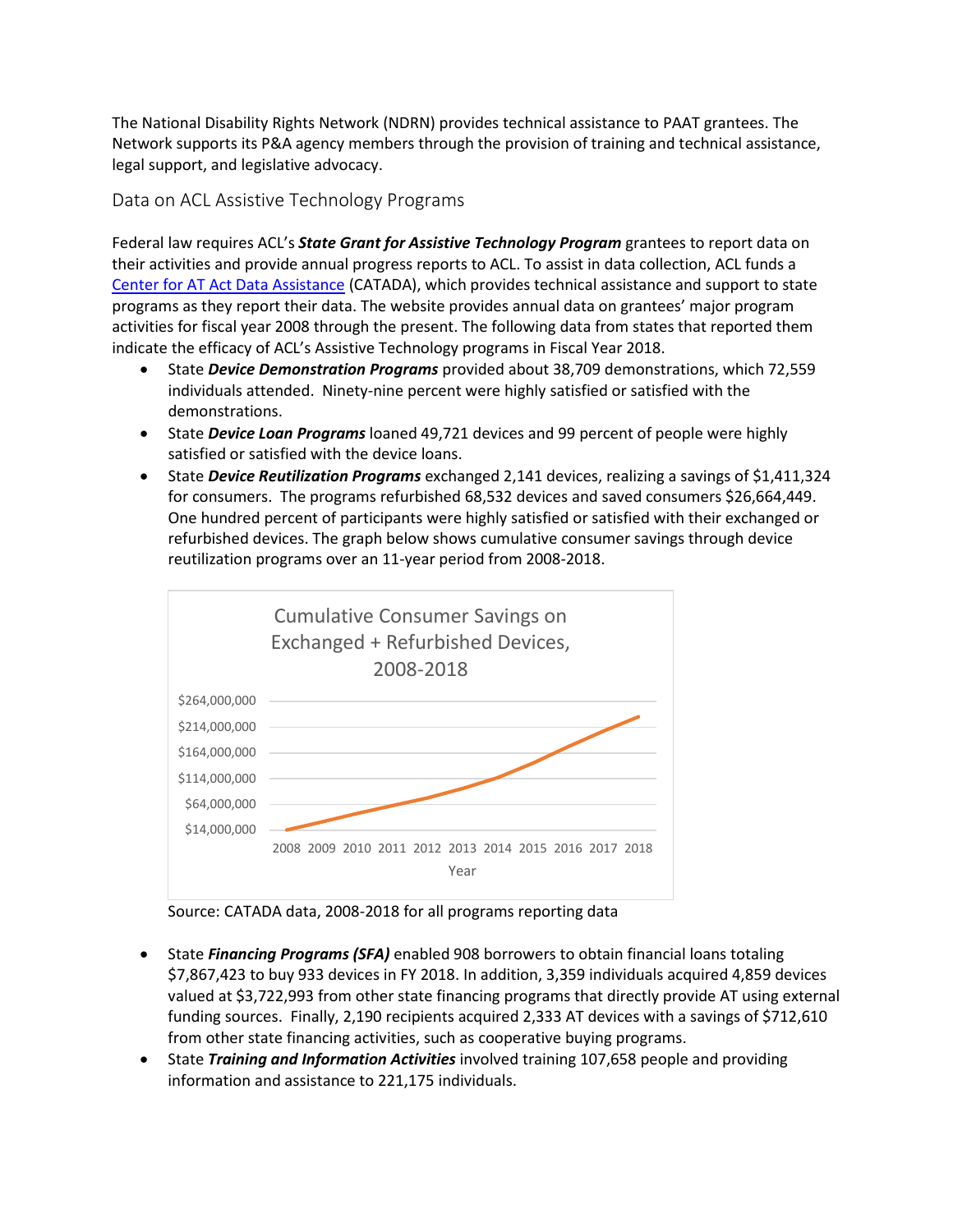These programs use federal funds to leverage other sources of funding to provide services that increase access to and acquisition of assistive technology. In FY 2018, the 56 AT programs received \$28,165,621 in federal funding and garnered additional funding of \$21,106,708.

According to ACL's FY2017 Report on Grantees, the PAAT Program:

- Served 1,808 individual clients in Fiscal Year 2017
	- o 42 percent of individual clients were living independently and another 33 percent were living in family homes
	- o 15 percent of individual clients were aged 65 and older
- Provided 9,911 information and referrals services
- Provided case work services to individual clients who received 1,905 AT Services Devices; 25 percent of cases related to mobility devices, and 12 percent to communication devices. Seventy-four percent of individual cases were resolved in client's favor.
- Provided 1,224 training sessions attended by 42,133 individuals

#### **Conclusion**

About 32 percent of Medicare beneficiaries (KFF, 2019), or about 20 million people, have at least one functional limitation and assistive technology might be helpful to them. State assistive technology programs are already reaching 500,000 individuals with functional limitations. Partnerships with Centers for Independent Living, Area Agencies on Aging and other organizations in the Aging and Disability Network could extend the State Assistive Technology programs' reach to additional older adults and individuals with disabilities.

Medicare Advantage and Medicaid policies can also expand access to assistive technology. Medicare Advantage plans are able to offer targeted supplemental benefits to certain enrollees and in 2020, plans may offer a broader range of supplemental benefits, including health-related assistive technology. State Medicaid waivers are increasing access to assistive technology as a part of home and community-based services. As more states develop approaches to address the social determinants of health, assistive technology can address social and functional needs of individuals with disabilities and thus improve their ability to thrive in the community.